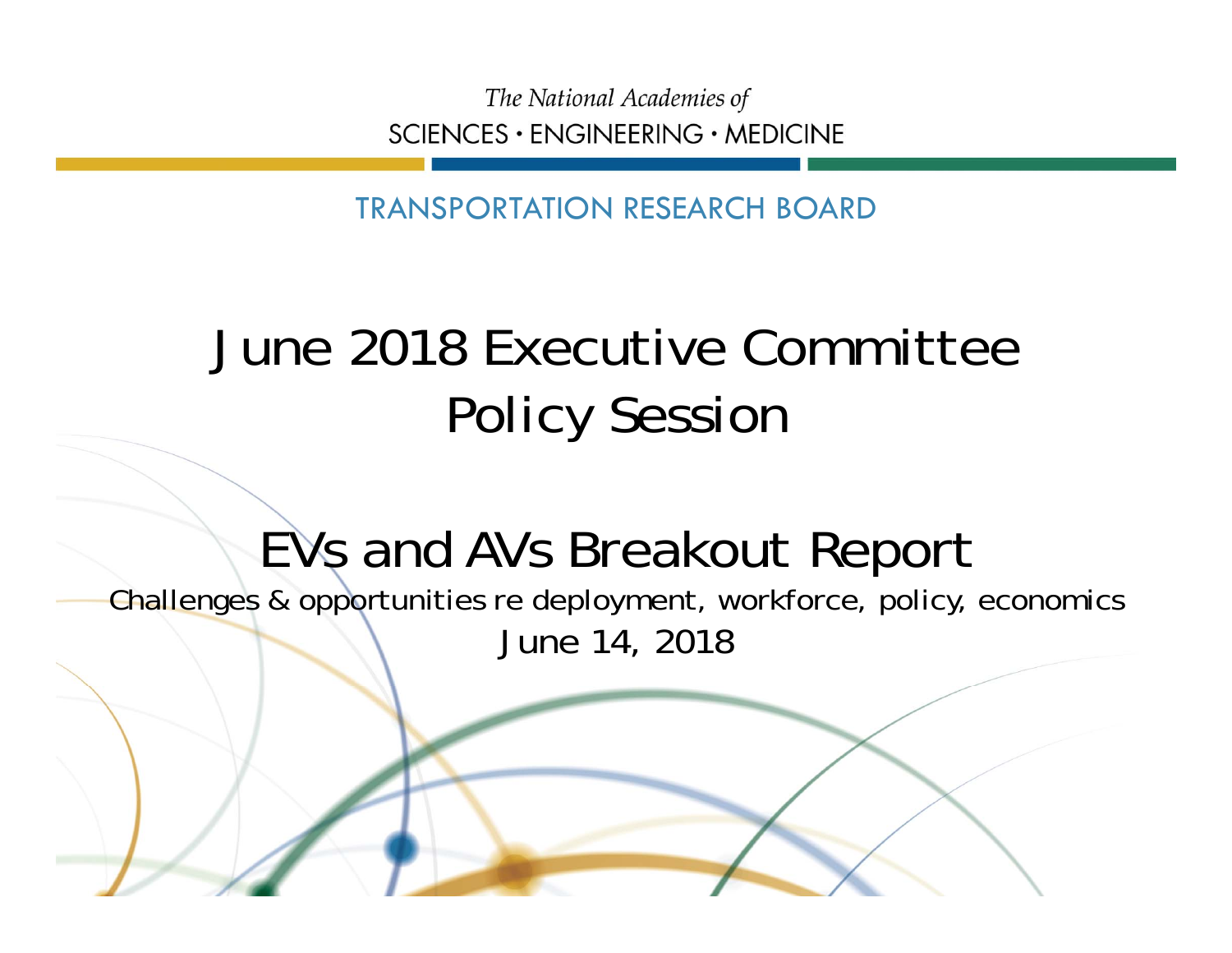## Key Themes

- $\bullet$ Vision: AVs+EVs+pooling = triple bottom line (sustainability)
- •New models for car use and ownership
- • EV+AV synergies (opens up design space, in-veh power)… but not necessary now?!
- $\bullet$  EVs for ride-hailing (eg, Maven)?
	- Fast charging? Business model?
	- Good marketing strategy for EVs (awareness)
- •E-buses: how promising?
- •Implications for transportation funding (fuel taxes)
- •Equity: accessibility and cost
- $\bullet$  Behavior: willingness to share, give up car ownership, buy EVs
	- Elderly?
	- Policy goal is to enhance (good) choices
- $\bullet$ National role—safety standards for AVs
- •Policy instrumental for 3 revolutions ("kale and spinach")
- • Need for P3, and for automakers to branch into services (and asset mgt)
	- Who owns and manages the assets (vehicles)?
	- Fractional ownership and management



The National Academies of  $SCIENCES · ENGINEERING · MEDICINE$